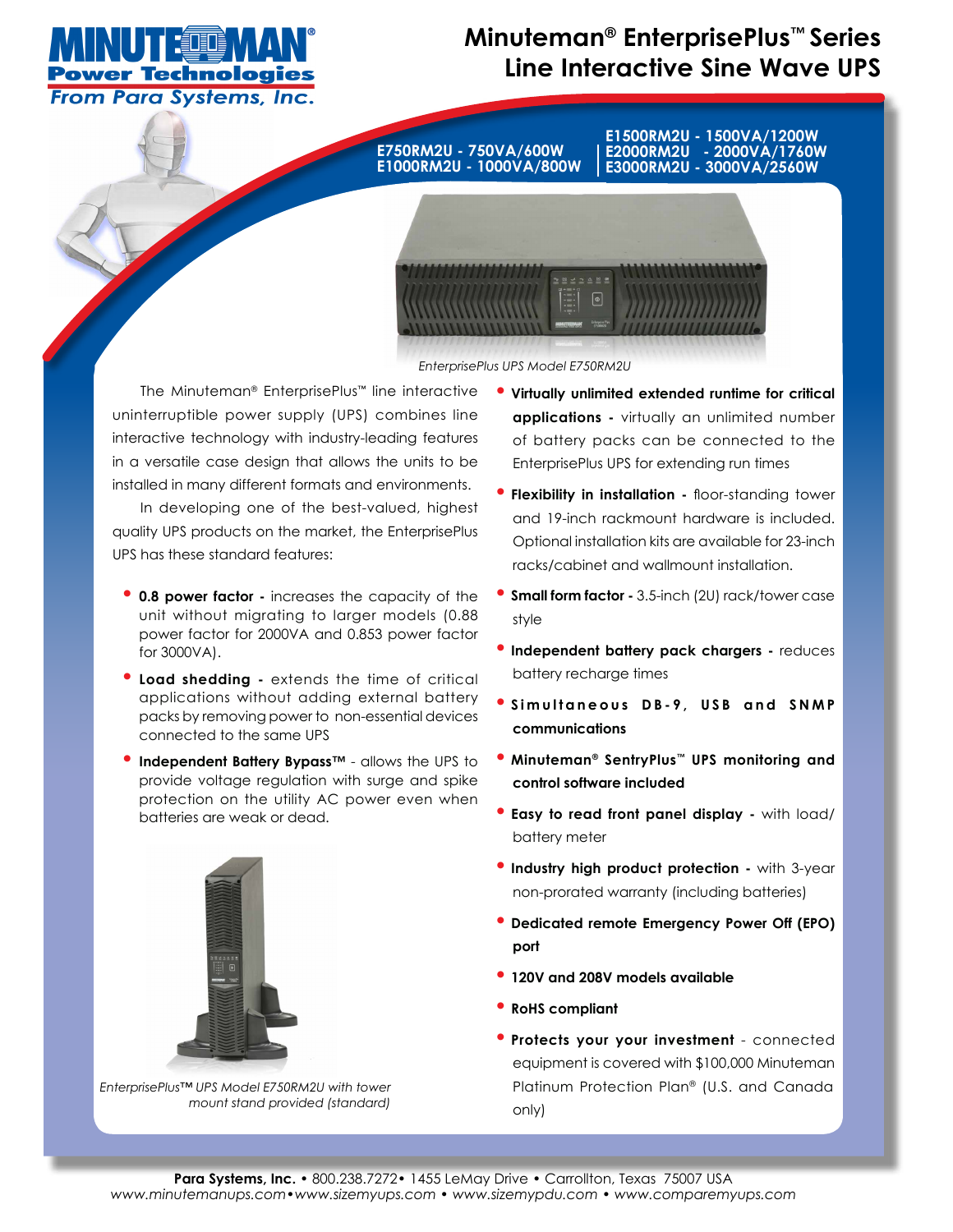# **Minuteman® EnterprisePlus™ Line interactive Uninterruptible Power Supply (UPS)**

The EnterprisePlus UPS is rich in standard features and optional accessories allowing users to order "off the shelf" products and yet retain the flexibility and robust features, which was previously only available as a special order product.

# **Electrical Characteristics**

#### **Output Power Factor**

All EnterprisePlus models up to 1500VA come with a 0.8 power factor of which increases the watt capacity of the units. The 2000VA model has a 0.88 power factor and the 3000VA has a 0.853 power factor. Offering larger capacities in smaller UPS VA sizes reduces the overall cost of the UPS solution for a specific load requirement.

#### **Output Voltage**

All units in the EnterprisePlus Series produce an electrical signal that does not vary from nominal voltage by more than 5%. Tightly regulating the output voltage increases the quality of power to connected equipment adding to its life expectancy, which lowers the total cost of ownership to users.

#### **Total Harmonic Distortion (THD)**

THD is the distortion of a normal AC electrical signal commonly causes UPS when connected loads near the capacity of the units. This distortion can cause internal heat to build up on sensitive equipment not designed to allow for these altered AC signals. The EnterprisePlus UPS maintains an output AC signal, at all times and with linear loads, within 2% of a true sine wave.

#### **Output Receptacle Control**

The ability to extend the runtime of critical devices during an extended blackout is handled through the EnterprisePlus's load shedding function. Each model in the EnterprisePlus UPS comes with two independently-circuited receptacle segments. Through the use of Minuteman's SentryPlus

software or communication with the UPS through an Ethernet connection, users can either turn on, off, or reset each segment independently of the other. By reducing the load amount on the UPS, the runtime of critical devices on the UPS battery can be extended.

# **Communication Features**

Simultaneous RS-232, USB and Ethernet communications: The EnterprisePlus UPS provides users with the ability to communicate with the UPS simultaneously through three separate protocols: RS-232, USB and Ethernet. Users can now directly connect and manage the UPS from multiple standalone, or networked computers. By including concurrent Ethernet communications (SNMP or direct IP address), the EnterprisePlus UPS can provide detailed monitoring and management to many various environments.

# **Other Features**

## **RoHS Compliancy**

Recognizing the benefit of being environmentally conscious, Para Systems developed the EnterprisePlus UPS Series to be compliant with the European Economic Unions directive on the reduction of hazardous substances (RoHS), in electronic equipment.

### **Manual and Automatic Self-Testing**

The EnterprisePlus UPS is designed to proactively notify users of any impending faults or failures with the UPS. This allows for preemptive repair or replacement of components or batteries preventing unexpected downtime caused by the UPS.

**Dedicated EPO Port:**This direct access port allows users to perform an immediate remote shutdown of the UPS in cases of emergency or when access to the UPS is restricted or inconvenient.

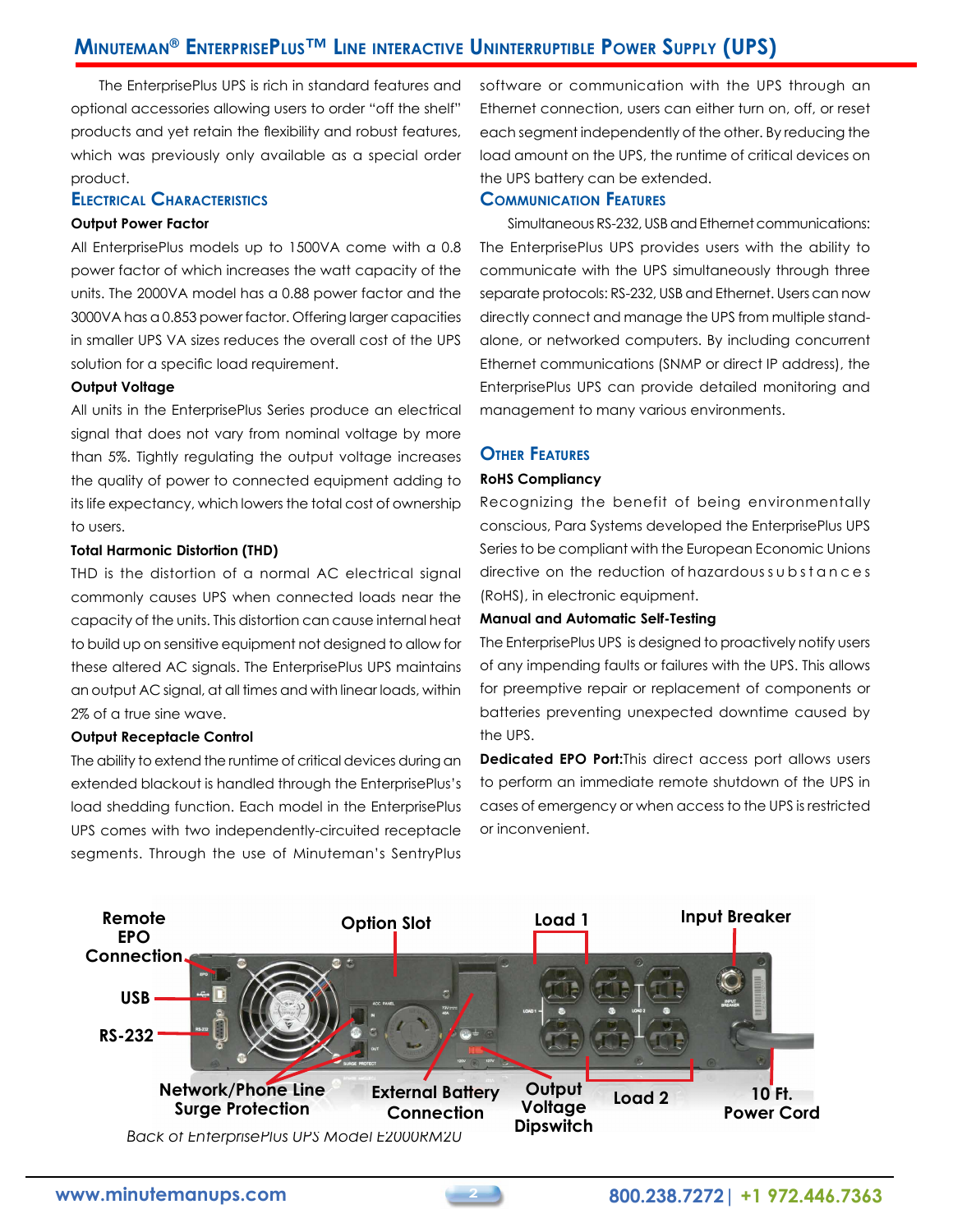# **Minuteman® EnterprisePlus™ Series Uninterruptible Power Supply**

## **Battery Characteristics**

## **Extended Runtime Capability**

All models of the EnterprisePlus UPS come standard with internal batteries. To protect critical devices through extended blackouts, the EnterprisePlus UPS Series utilizes external battery packs that can be daisy-chained in unlimited quantities to provide a virtual unlimited amount of battery runtime.

#### **Fast Battery Recharge**

With independent chargers in each battery pack offered for the EnterprisePlus UPS Series, the maximum recharge time for depleted batteries is 8 hours, no matter how many battery packs are installed on a UPS. Without these chargers, battery charging could take more than an entire day if more than one battery pack is used.

#### **Battery Pack Models**

Because each UPS has different battery requirements to support its maximum load capacity, the EnterprisePlus Series uses battery packs sized to match each UPS model:

- E750RM2U EBP36XL<br>• E1000PM2UL EBP34Y
- E1000RM2U EBP36XL
- E1500RM2U EBP36XL
- E2000RM2U EBP72XL
- E3000RM2U EBP72XL

### **Battery Technology**

All EnterprisePlus units and battery packs use valve-regulated lead-acid batteries (VRLA). These are safe for any type of freight transport. For added protection, all EnterprisePlus UPS models ship with these batteries disconnected. A "Quick Installation Guide" is included in each EnterprisePlus box to detail how to connect the batteries before turning on the units.

### **Hot-Swappable Batteries**

The EnterprisePlus UPS offers battery replacement, through the front panel of the UPS, without having to remove the UPS

# **Minuteman SentryPlus™ Software**

Minuteman's SentryPlus™ UPS monitoring and control software comes included with each EnterprisePlus UPS unit at no extra charge. SentryPlus is compatible with Windows (XP, 2000, Server 2003, NT 4.0, ME and 98), Unix and Linux operating systems. With SentryPlus software users

|                               | Host Selection Local=sppro 192.168.2.10 Model=ED1000RM2U | OS=Windows XP Service Pack 2                                     |                |  |  |
|-------------------------------|----------------------------------------------------------|------------------------------------------------------------------|----------------|--|--|
| <b>LPS Health: @</b>          | www.minutemanups.com                                     | Test Result:<br>No Test Performed<br>AC Source:<br><b>Normal</b> |                |  |  |
| UPS Type: On-Line             |                                                          |                                                                  |                |  |  |
| <b>LIPS Model: FD1000RM2U</b> |                                                          | <b>Battery Status: Normal</b>                                    |                |  |  |
| Firmware Version: 02          |                                                          | Battery Level: 100%                                              |                |  |  |
| Host Name: xporo              |                                                          |                                                                  |                |  |  |
|                               |                                                          | Loading Level: 13%                                               |                |  |  |
| Rating VA: 1000VA             |                                                          | <b>THE REPORT OF LITTLE ST</b>                                   |                |  |  |
| Rating Input Volt: 120V       |                                                          | Input Voltage                                                    | Output Voltage |  |  |
| Rating Output Volt: 120V      |                                                          |                                                                  | 135            |  |  |
| Rating Battery Volt: 24V      |                                                          |                                                                  |                |  |  |
|                               |                                                          | 121.2V                                                           | 120.1V         |  |  |
|                               |                                                          | 45.<br>125<br>45                                                 |                |  |  |

can monitor and control any new and most installed Minuteman UPS products on a connected network from one application session. The ease of installation, ease of use, and backward compatibility makes it the best software of its kind.

from service. Connected loads are protected from voltage anomalies and spikes and surges while the batteries are being replaced.

## **LED Front Panel**

The LED indicators on the EnterprisePlus UPS provide many details about the status of the EnterprisePlus UPS. The status lights provide data on the utility input to the UPS. Additionally, there



are indicator lights to display the current status of the batteries of the UPS. These indicators can provide visual confirmation of anticipated battery failures or UPS faults so that preventative maintenance can be performed on the UPS. The EnterprisePlus UPS also has a LED meter that measures both connected load capacity and battery capacity. The LED panel is designed so that it can be oriented vertically or horizontally depending on the installation orientation of the UPS.

#### **Para Systems Service**

Para Systems offers unique resources to assist in the proper selection and sizing of a UPS installation:

- **minutemanups.com** Full product specifications, literature and support documents as well as contact information are available.
- **SizeMyUPS.com** Provides customized UPS sizing solutions as well as a library of common equipment loads to assist in properly sizing your UPS solution
- **CompareMyUPS.com** Provides a competitive feature analysis of Minuteman UPS products versus other manufacturers.
- **SizeMyPDU.com** A customized website for selecting a specific Minuteman PDU product for any installation.

In addition to web resources, Para Systems offers personal support of all our products through our customer support

#### **SentryPlus Features Include:**

- **SNMP/Ethernet compatibility**
- **Concurrent monitoring through single or multiple computers via RS-232, USB and Ethernet connections**
- **Monitor and control multiple UPS devices from a single application session**
- **Perform scheduled shutdowns and restarts**
- **Program e-mail, pager or network broadcast of userdefined UPS events**
- **Full diagnostic and event reporting**
- **Real-time graphical displays of user-defined UPS and utility conditions**
- **Record and save graphical event and history logs for future analysis.**